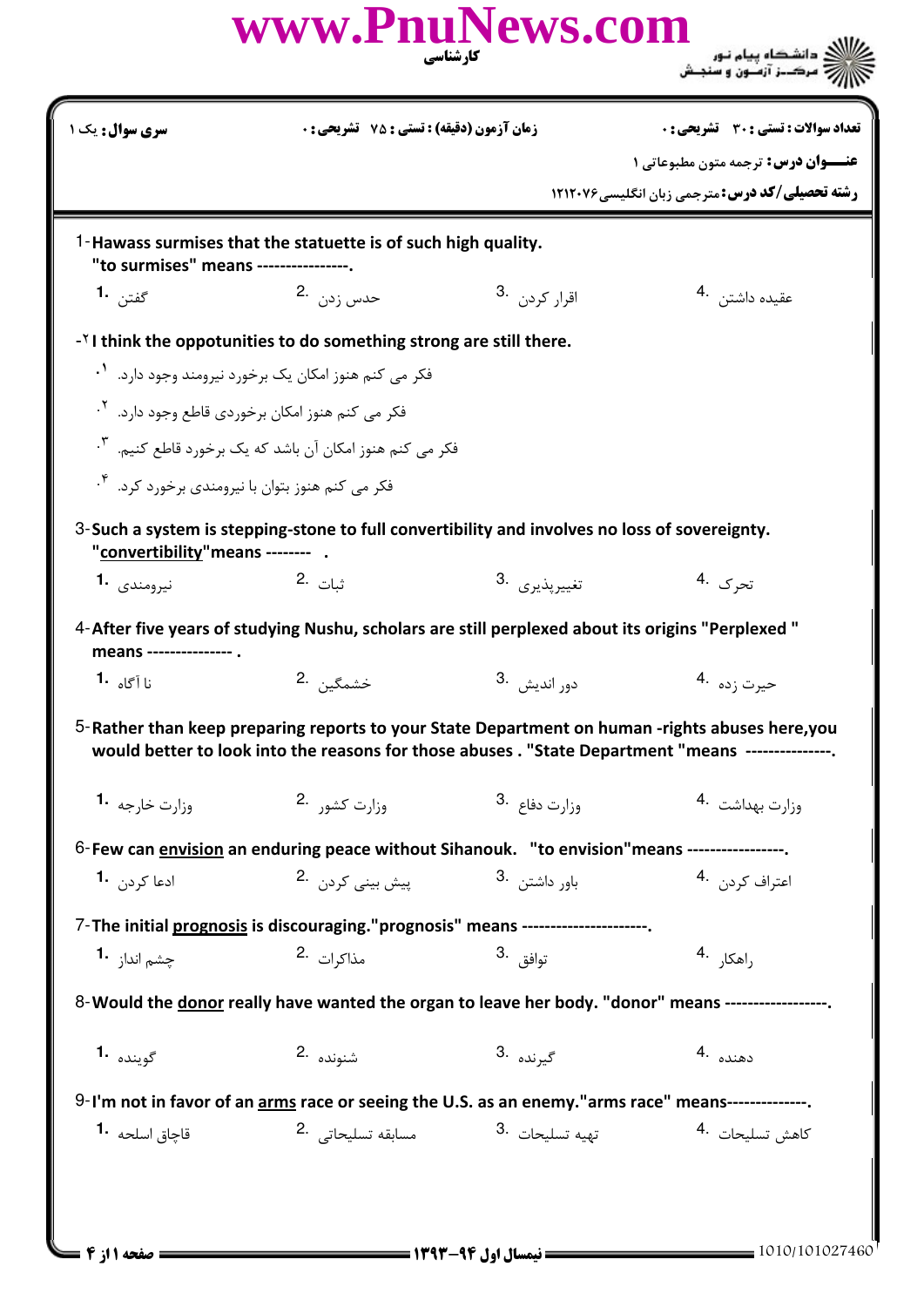|                                      | www.PnuNews.com                                                                                                                                                          | کار شناسی                 | الای دانشکاه پیام نور<br>اراز مرکبز آزمون و سنجش                                                        |
|--------------------------------------|--------------------------------------------------------------------------------------------------------------------------------------------------------------------------|---------------------------|---------------------------------------------------------------------------------------------------------|
| <b>سری سوال:</b> یک ۱                | <b>زمان آزمون (دقیقه) : تستی : 75 ٪ تشریحی : 0</b>                                                                                                                       |                           | <b>تعداد سوالات : تستي : 30 ٪ تشريحي : 0</b>                                                            |
|                                      |                                                                                                                                                                          |                           | <b>عنــوان درس:</b> ترجمه متون مطبوعاتی 1<br><b>رشته تحصیلی/کد درس: مترجمی زبان انگلیسی ۱۲۱۲۰۷۶</b>     |
|                                      | 10-And there's the rub, since protestant leaders still cling to their belief that the province's union<br>with Britain is immutable . "rub " means --------------------. |                           |                                                                                                         |
| 1. راه حل                            | سرنخ .2                                                                                                                                                                  | مشكل . <sup>3</sup>       | قانون 4.                                                                                                |
| "murky" means ----- .                |                                                                                                                                                                          |                           | 11-Critics of the aggressive approach point out that the origins of the heart diseases are still murky. |
| نامشخص 1.                            | مشخص 2.                                                                                                                                                                  | محدود .3                  | وسيع .4                                                                                                 |
|                                      |                                                                                                                                                                          |                           | 12-Frail and seemingly disoriented at times, Papanderous is looking vulnerable. "vulnerable" means      |
| نيرومند <b>1.</b>                    | منطقى 2.                                                                                                                                                                 | آسيب يذي <sub>ر</sub> 3.  | دامنه دار <sup>4</sup> ۰                                                                                |
|                                      | evidence or working out alibis with coconspirators. "confession" means                                                                                                   |                           | 13-Beyond encouraging confessions, they said, incarceration prevented defendants from destroying        |
| 1. a general agreement               | 2. an admission of guilt                                                                                                                                                 |                           |                                                                                                         |
| 3. a legal agreement                 |                                                                                                                                                                          | 4. a sudden misfortune    |                                                                                                         |
|                                      | 14-These fluctuations gradually cause damage to the body"s organs."Fluctuation" means                                                                                    |                           |                                                                                                         |
| 1. change                            | 2. stability                                                                                                                                                             | 3. qualifier              | 4. quantity                                                                                             |
|                                      | the world's two largest trades. "Logjam" means --------.                                                                                                                 |                           | 15- Over the past six months, the logiam had given way to an increasingly hostile face-off between      |
| مذاکره 1.                            | موافقت 2.                                                                                                                                                                | پيروزى .3                 | بن بست <sup>.4</sup>                                                                                    |
| means --------------.                | 16-The new evidence of mischief follows ascandal uncovered earlier this year in Chicago."Scandal"                                                                        |                           |                                                                                                         |
| 1. a return of strength and activity | <sup>2.</sup> a punishment or injury done in return for one received                                                                                                     |                           |                                                                                                         |
| 3. a competitor                      |                                                                                                                                                                          |                           |                                                                                                         |
|                                      | 4. a disgraceful action that displeases other people                                                                                                                     |                           |                                                                                                         |
|                                      | 17-That possibility infuriates critics. "to infuriate" means ----------------.                                                                                           |                           |                                                                                                         |
| راضی کردن <b>1</b> ۰                 | خشمگین کردن <sup>.2</sup>                                                                                                                                                | آ <sub>ر</sub> ام کردن .3 | سر شوق آوردن۔ <sup>4</sup>                                                                              |
|                                      | 18-But the omens are not good. "omens" means ------------------.                                                                                                         |                           |                                                                                                         |
| نشست ها <b>1</b> ۰                   | ييشنهادات 2.                                                                                                                                                             | توافقات .3                | نشانه ها <sup>.4</sup>                                                                                  |
| = صفحه 12; 4 ص                       |                                                                                                                                                                          |                           | $= 1010/101027460$                                                                                      |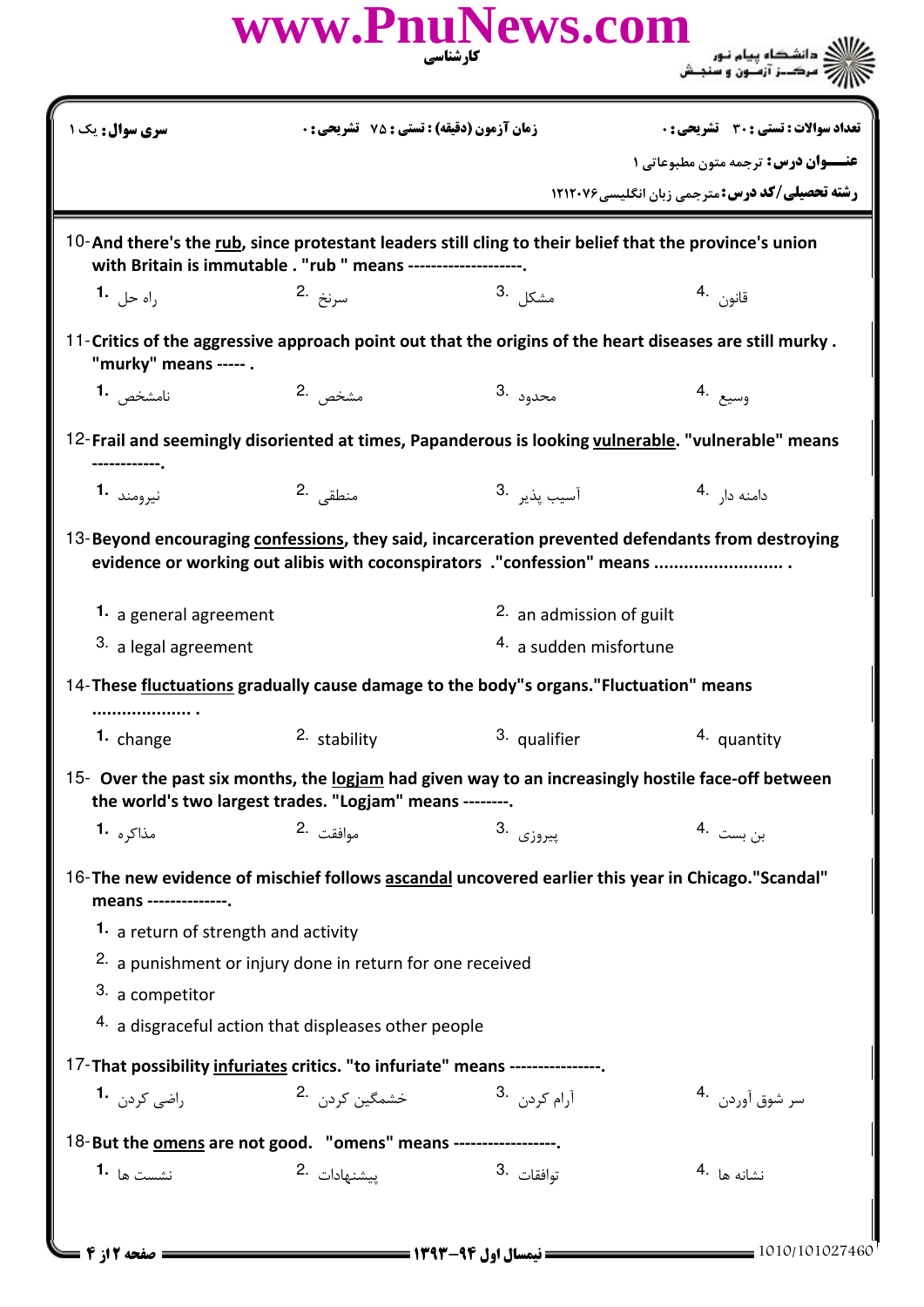|                                                                                                                                                                                  | www.PnuNews.com<br>كارشناسي                                                                                 |             |                                                                                                   |  |  |  |
|----------------------------------------------------------------------------------------------------------------------------------------------------------------------------------|-------------------------------------------------------------------------------------------------------------|-------------|---------------------------------------------------------------------------------------------------|--|--|--|
| سری سوال: یک ۱                                                                                                                                                                   | <b>زمان آزمون (دقیقه) : تستی : 75 تشریحی: 0</b>                                                             |             | تعداد سوالات : تستى : 30 - تشريحي : 0                                                             |  |  |  |
|                                                                                                                                                                                  |                                                                                                             |             | <b>عنــوان درس:</b> ترجمه متون مطبوعاتی ۱<br><b>رشته تحصیلی/کد درس:</b> مترجمی زبان انگلیسی۲۱۲۰۷۶ |  |  |  |
|                                                                                                                                                                                  |                                                                                                             |             |                                                                                                   |  |  |  |
|                                                                                                                                                                                  | 19-Sinn Fein does not advocate violence. "to advocate" means ---------------.                               |             |                                                                                                   |  |  |  |
| 1. affiliate                                                                                                                                                                     | <sup>2.</sup> donate                                                                                        | 3. support  | $4.$ gab                                                                                          |  |  |  |
|                                                                                                                                                                                  | 20-Is it time to lift the Cuban embargo? "embargo" means ----------------.                                  |             |                                                                                                   |  |  |  |
| رابطه <b>1.</b>                                                                                                                                                                  | استقلال <sup>.2</sup>                                                                                       | تحريم .3    | خودمختارى .4                                                                                      |  |  |  |
|                                                                                                                                                                                  |                                                                                                             |             | go -۲۱ در جمله زیر چیست؟<br>Will Japan ever go nuclear?                                           |  |  |  |
| ۰۴ بند وصفی کوتاه شده                                                                                                                                                            | ۰۳ وجه وصفي                                                                                                 | ۰۲ فعل ربطی | ٠١. فعل اصلي                                                                                      |  |  |  |
| ۲۲- در جمله زیر عبارت smooth-talking از نظر دستوری چیست؟<br>Will the smooth-talking Prime Minister- a survivor if ever there was one- succeed in forming a<br>durable coalition? |                                                                                                             |             |                                                                                                   |  |  |  |
| ۰۴ گروه فعلي                                                                                                                                                                     | ۰۳ گروه اسمي                                                                                                | ۰۲ بند وصفی | ۰۱ بند قیدی                                                                                       |  |  |  |
|                                                                                                                                                                                  |                                                                                                             |             | ۲۳- کدام یک از واژه های زیر جزو واژه های قرضی ( loan words) نیست؟                                 |  |  |  |
| ۰۴ پخچال                                                                                                                                                                         | ۰۳ همبرگر                                                                                                   | ۰۲ تلویزیون | ۰۱ تئاتر                                                                                          |  |  |  |
|                                                                                                                                                                                  |                                                                                                             |             | ۲۴– IAEA معادل کدام گزینه است؟                                                                    |  |  |  |
|                                                                                                                                                                                  | ٠٢ صندوق بين المللي پول                                                                                     |             | ۰۱ سازمان بهداشت جهانی                                                                            |  |  |  |
|                                                                                                                                                                                  | ۰۴ سازمان بين المللي انرژي اتمي                                                                             |             | ۰۳ سازمان خواربار و کشاورزی                                                                       |  |  |  |
|                                                                                                                                                                                  |                                                                                                             |             | ۲۵– به جای عبارت ″مورد ستایش قرار دادن″ استفاده از کدام گزینه صحیح تر است؟                        |  |  |  |
|                                                                                                                                                                                  | ۰۲ ستودن                                                                                                    |             | ۰۱ ستايش كردن                                                                                     |  |  |  |
|                                                                                                                                                                                  | ۰۴ مورد پرستش قرار دادن                                                                                     |             | ۰۳ پرستش کردن                                                                                     |  |  |  |
|                                                                                                                                                                                  |                                                                                                             |             | ٢۶- كدام گزينه از نظر ويرايشي صحيح است؟                                                           |  |  |  |
|                                                                                                                                                                                  |                                                                                                             |             | ۰۱ پلیس دو نفر از قاچاقچیان حرفه ای را تعقیب کرد.                                                 |  |  |  |
|                                                                                                                                                                                  | ۲. در این کشورها از دوره دبیرستان، توان و استعدادهای جوانان برای ورود به دانشگاه مورد ارزیابی قرار می گیرد. |             |                                                                                                   |  |  |  |
|                                                                                                                                                                                  | ۰۳ کتاب حاضر را برای سه گروه از خوانندگان به رشته تحریر در آورده است.                                       |             |                                                                                                   |  |  |  |
| ۰۴ مرحله اول طرح ریشه کنی فلج اطفال با همکاری گسترده مردم به مرحله اجرا در آمده است.                                                                                             |                                                                                                             |             |                                                                                                   |  |  |  |
|                                                                                                                                                                                  |                                                                                                             |             |                                                                                                   |  |  |  |
|                                                                                                                                                                                  |                                                                                                             |             |                                                                                                   |  |  |  |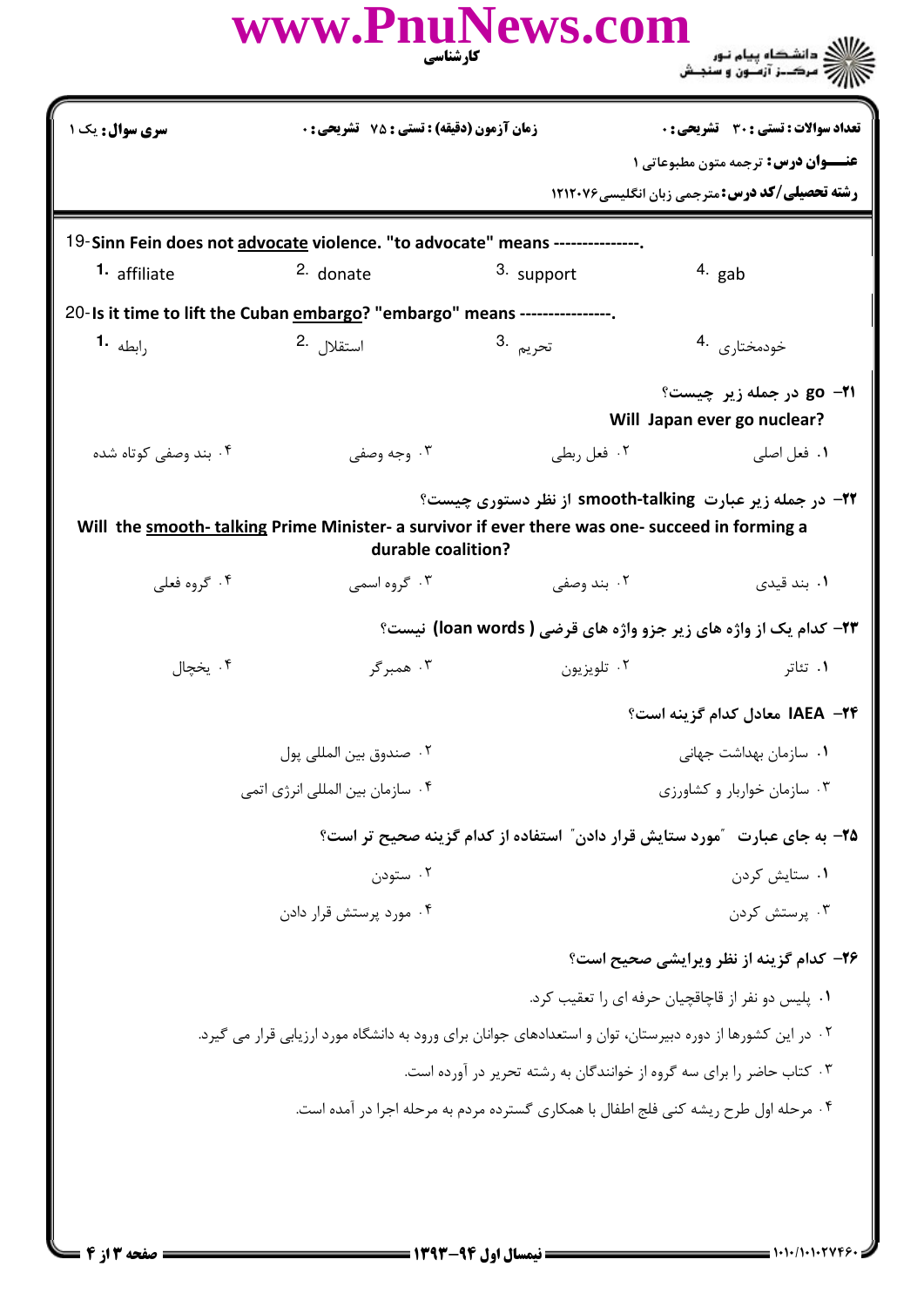## www.Pnul

)<br>)))))) دانشڪاه پيام نور<br>))))) <mark>سری سوال :</mark> ۱ یک تعداد سوالات : تستى : 30 - تشريحي : 0 **زمان آزمون (دقیقه) : تستی : 75 تشریحی: 0 عنــوان درس:** ترجمه متون مطبوعاتی 1 **رشته تحصیلی/کد درس:** مترجمی زبان انگلیسی۲۱۲۰۷۶ **37- کدام جمله از نظر ویرایشی صحیح است؟** ۰۱ در سال ۱۳۱۲، شرکت مزبور منحل شد و کشت پنبه به انحصار دولت در آمد. ۰۲ در اینده نزدیک می توان صدمه واردشده به نخاع انسان را مداوا و مورد ترمیم قرار داد. ۰۳ مردم این روستاها مایحتاج خود را در شهر تهیه و سپس به مناطق خود باز می گردند. ۰۴ آن گاه با قطع نوار، نمایشگاه را افتتاح و از غرفه های متعدد آن بازدید به عمل آورد. **78- کدام جمله از نظر ویرایشی صحیح است؟** ٠١ نيروهاي مسلح ايران آماده دفاع از بوسني است. ۲. گروه های امداد مسافران نوروزی در ایام عید در جاده ها مستقر خواهند شد. ۰۳ نیروهای صرب از سلاح های شیمیایی در گوراژده استفاده کرده است. ۰۴ در برخی موارد خرابکاران یا دیوانه ها بر ضد شرکت های برق کارهایی انجام داده است. **۲۹- کدام جمله از نظر ویرایشی صحیح است؟** ۰۱ حدود ۱۲۰ کماندوی اوکراینی به پایگاه روسیه در بندر ادسا حمله کردند. <sup>۲</sup>۰ روز قدس روزی است که بین منافقین و متعهدین امتیاز خواهد شد. ۰۳ مردم آلمان برای درک قضایا هرگز به عمق مطالب کاری ندارد. ۰۴ تولیدکنندگان غیر عضو اوپک تدریجا تولید نفت را بالا برده اند و بازار را از دست اوپک خارج می کنند. **٣٠**- كدام جمله از نظر ويرايشي صحيح است؟ ٠١ در ادامه اين گردهمايي توسط گروه سرود يک قطعه اجرا شد. ۰۲ گروه سرود، در ادامه این گردهمایی یک قطعه ای را به اجرا در آورد. ۰۳ قطعه ای توسط گروه سرود، در ادامه این گردهمایی به اجرا در آمد. ۰۴ در ادامه این گردهمایی، گروه سرود قطعه ای اجرا کرد.